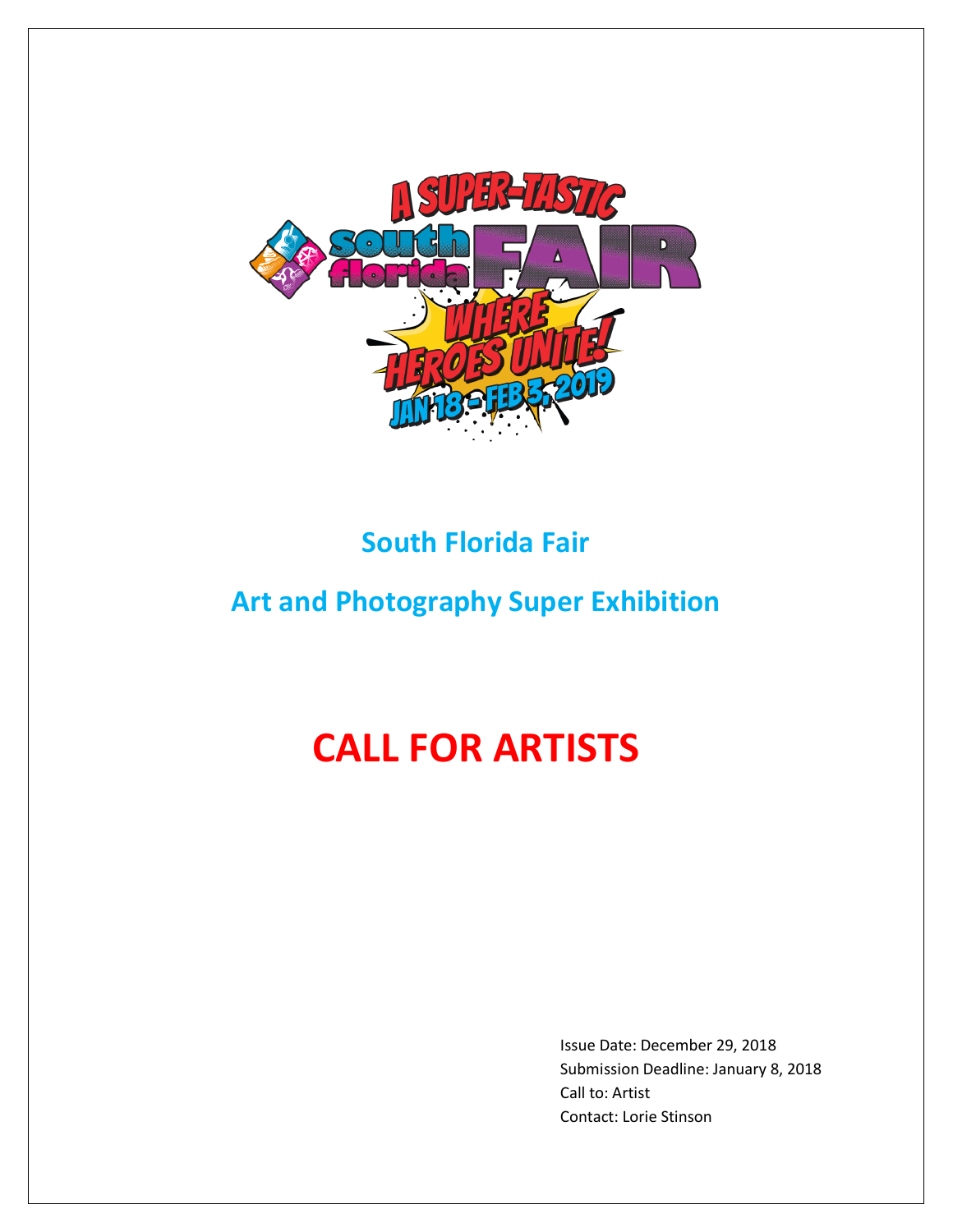## **Summary:**

The South Florida Fair is the oldest and largest event in Palm Beach County. The annual Fair held in January has an attendance of over 450,000 guests. The 2019 South Florida Fair will be held January 18-February 3, Operational hours are Monday-Friday 12:00 pm – 10:00 pm; Saturdays, Sundays and Martin Luther King Day, 10:00 am – 10:00 pm.

During the January 2019 Fair, one of the main exhibition halls is being dedicated to feature area artists and their works. Art work will be displayed the entire 17 days of the Fair.

**Location:** The South Florida Fair is located at 9067 Southern Blvd. West Palm Beach Florida, 33411. The exhibition will be located in Building 1 on the main concourse. The building size is 60' x 117'.

**The Vision:** This is the second year having this exhibition at the South Florida Fair. The vision is to showcase artists from Palm Beach County. The exhibition will expand the cultural component of the Fair. Artists are invited to be onsite during the event at schedule times to share their vision with the Fair visitors.

**Individual features and finishes:** The height of the cathedral ceiling is 20'6". Wooden walls, eight feet high, will be available for the display of framed art. The building is air-conditioned. Small windows are located near the ceiling, but overheard lighting as well as accent lighting will be available for the display walls.

**Timetable:** Each Artist must have their artwork to the Fairgrounds no later than January 8th. The artwork must remain in place until the conclusion of the Fair, February 3rd. All artwork will be available to retrieve Monday, February 4<sup>th</sup> from 9:00-5:00.

**Rental:** There is no fee for participating in this event. The South Florida Fair is hosting the event

#### **FAQ:**

Selling the ART: This will be allowed at the end of the show

Security at the Fair: The Fair has 24-hour security and there will be a designated guard assigned to this area during opening hours.

Insurance: Please have your own insurance

Handling of the ART: this will not be allowed by the public. I will be the only one that will be handling the Art work and that will be just to display it.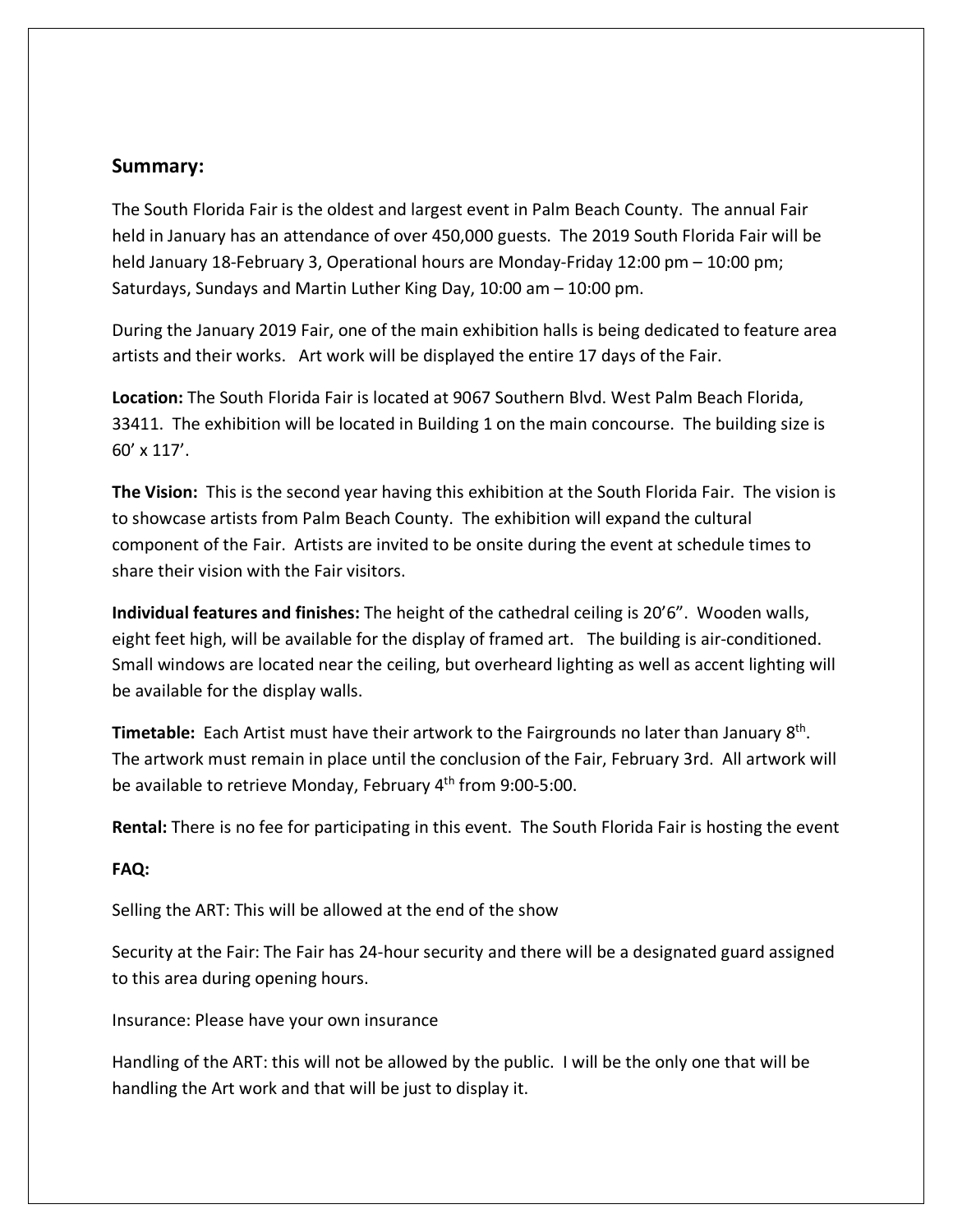**How to Submit a Proposal:** Please complete the attached form and return it to:

Lorie Stinson, CFE Special Events Manager, South Florida Fair P.O. Box 210367 West Palm Beach, FL 33421

You may email your submission form along with a photo of your art work to Lorie Stinson at: lorie@southfloridafair.com or fax it to: 561-790-5246

### **SCHEDULE A**

\*\*ALL ARTWORK MUST be labeled identically below and on work itself \*\*